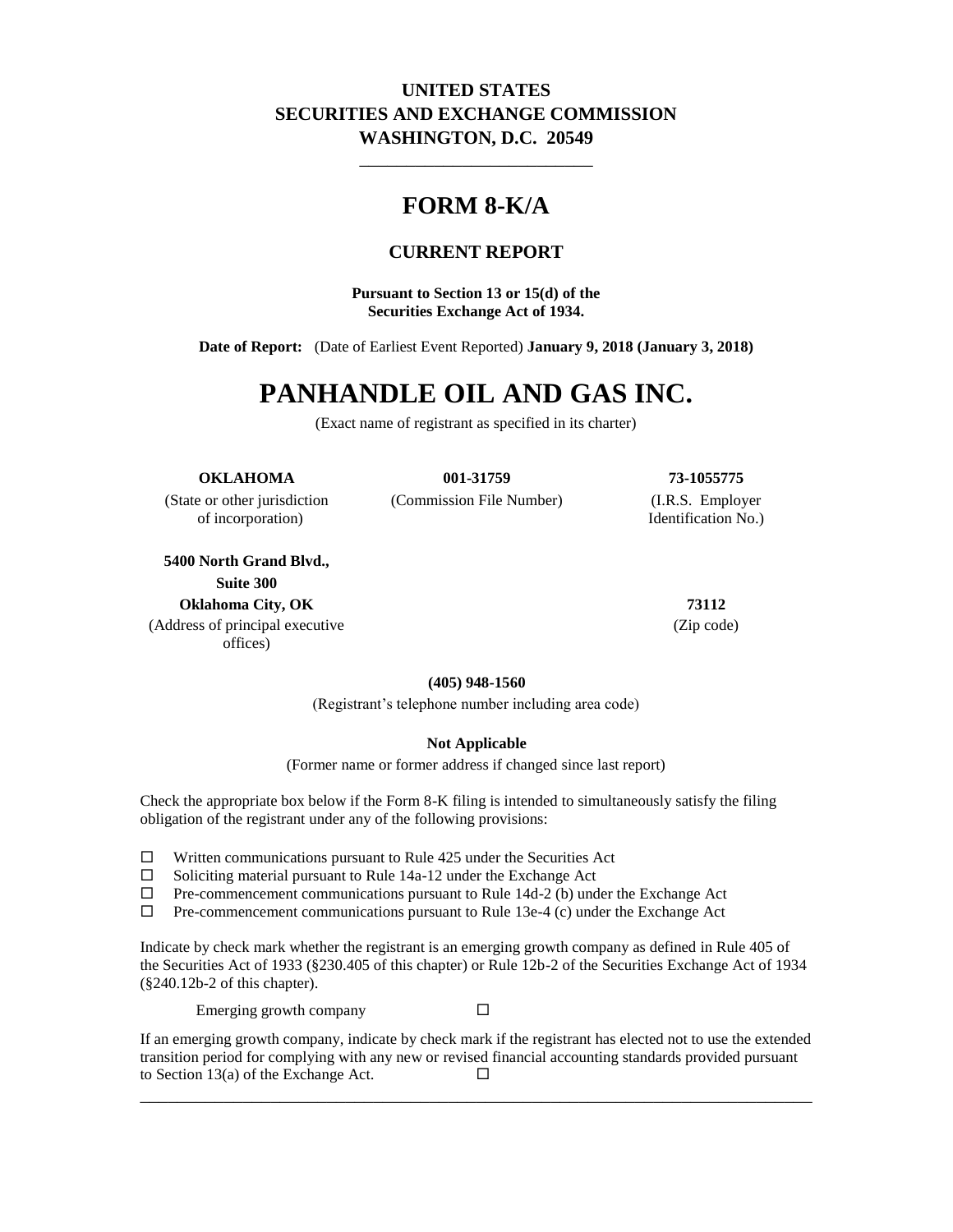#### **ITEM 5.02 Departure of Directors or Certain Officers; Election of Directors; Appointment of Certain Officers**

On January 8, 2018, Panhandle Oil and Gas Inc. (the "Company") filed a Form 8-K announcing the resignation of Mr. H. Grant Swartzwelder from the Company's Board of Directors. This amendment to the previously filed Form 8-K is being filed to provide the response letter Mr. Swartzwelder furnished to the Company on January 8, 2018. A copy of Mr. Swartzwelder's letter is attached to this Form 8-K/A as Exhibit 17.2. After a review of Mr. Swartzwelder's allegations and consideration of all relevant information, the Company believes that it has fully complied with all corporate governance procedures, and intends to continue to do so in the future as a matter of good corporate practice.

#### **ITEM 9.01 Financial Statements and Exhibits**

(d) *Exhibits*

#### **Exhibit**

**Number Description 17.2 [Letter from H. Grant Swartzwelder dated January 7, 2017](file:///C:/Users/smorris/Documents/Draft%20Version%202.0/Proof/phx-ex172_6.htm)**

#### **SIGNATURE**

Pursuant to the requirements of the Securities Exchange Act of 1934, the registrant has duly caused this report to be signed on its behalf by the undersigned hereunto duly authorized.

#### **PANHANDLE OIL AND GAS INC.**

By: /s/ Paul F. Blanchard Jr.

Paul F. Blanchard Jr., President and CEO

DATE: January 9, 2018